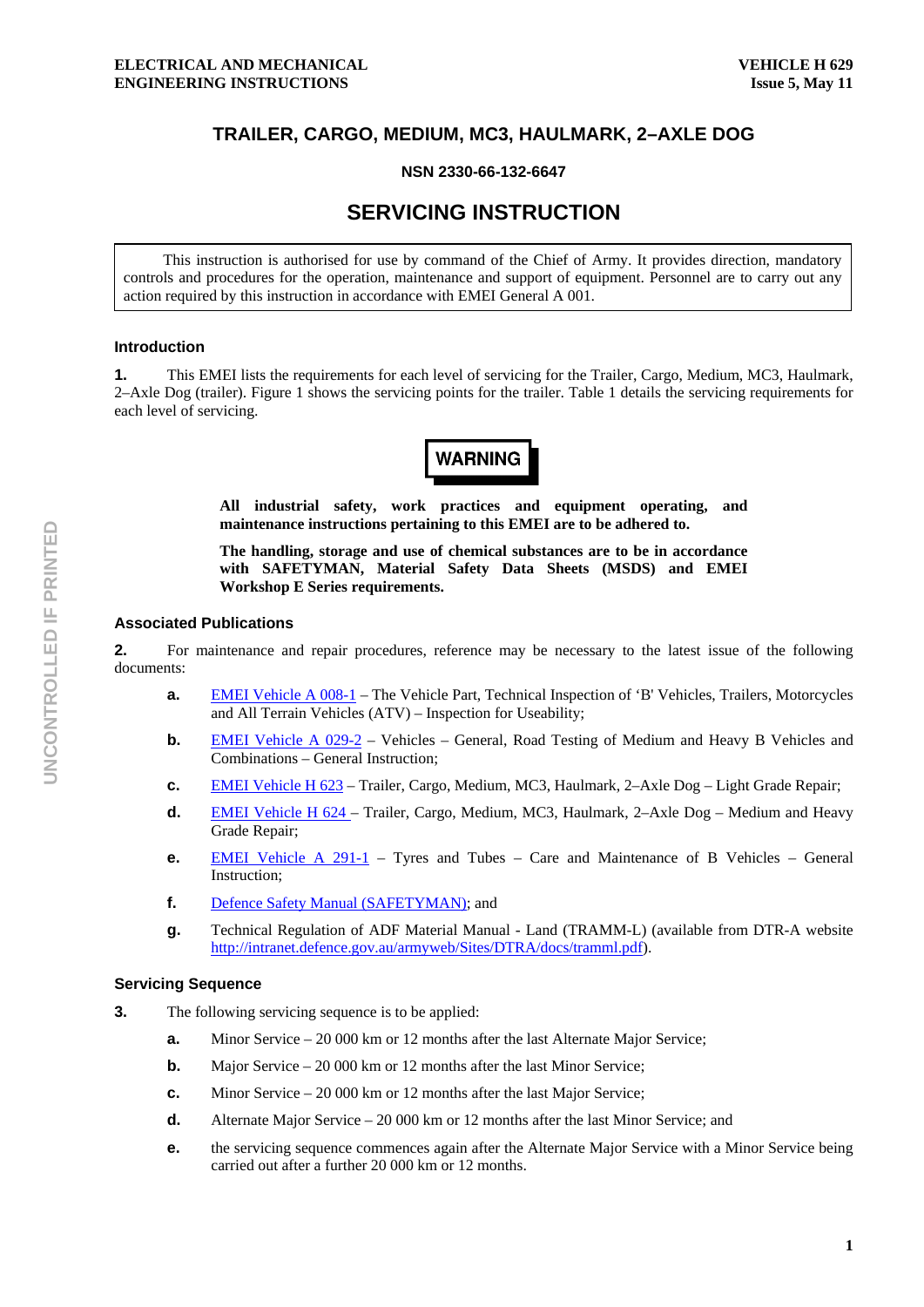**4.** Servicing is based on distance travelled or time elapsed, with all trailers being serviced at least once every 12 months. Unit commanders may reduce the periods between services or add servicing tasks to meet operational or exercise requirements. A scheduled service may be anticipated or delayed within a limit of plus or minus five percent of the interval between services to meet operational needs and to permit workload planning.

#### **NOTE**

When any equipment exceeds the five percent maximum limit of the servicing interval it is to be classified '**DO NOT USE – XX'** until the outstanding service is completed.

### **Authorised Personnel**

**5.** Servicing is to be carried out by a Vehicle Mechanic ECN 229 or tri-Service/civilian equivalent.

# **Standard Job**

**6.** Standard job numbers have been raised to detail the vehicle servicing. The following standard job numbers have been allocated:

- **a.** Minor Service 77;
- **b.** Major Service 78;
- **c.** Alternate Major Service 460; and
- **d.** Technical Inspection (TI) 6501.

# **Additional Tasks**

**7.** No additional tasks are to be added to scheduled maintenance work orders. A separate work order shall be raised to record additional maintenance tasks identified during the servicing and/or the Technical Inspection. These additional tasks may include, but not be limited to, the replacement of wheel bearings, brake pads/shoes, etc, and outstanding modifications. The additional tasks are to be completed in conjunction with the scheduled maintenance.

| <b>Serial</b>                                                                         | Item or Assembly (Note 1)                                               | <b>Minor</b>             | <b>Major</b> | <b>Alt Major</b> | Lubricant | No of<br><b>Points</b> |
|---------------------------------------------------------------------------------------|-------------------------------------------------------------------------|--------------------------|--------------|------------------|-----------|------------------------|
| $\mathbf{1}$                                                                          | <b>Yard Release Valve</b>                                               | $\overline{\phantom{a}}$ | I.L          | I.L              | XG-315    | $\mathbf{1}$           |
| $\overline{2}$                                                                        | Spring Brake Relay Valve                                                |                          | I,L          | I,L              | XG-315    | $\overline{2}$         |
| 3                                                                                     | Spring Brake Control Valve                                              |                          | I,L          | I,L              | XG-315    | $\overline{2}$         |
| $\overline{4}$                                                                        | Road Spring U-Bolts                                                     | Y                        | Y            | Y                |           | 4                      |
| 5                                                                                     | <b>Wheel Bearings</b>                                                   | Α                        | I,L          | I,L              | XG-291    | 4                      |
| 6                                                                                     | Pressure Proportioning Valve                                            |                          | I,L          | I,L              | XG-315    | $\mathbf{1}$           |
| $\overline{7}$                                                                        | <b>Slack Adjusters</b>                                                  | Г                        | I,L          | I.L              | XG-291    | $\overline{4}$         |
| 8                                                                                     | <b>Slack Adjuster Clevis</b>                                            | L                        | L            | L                | XG-291    | 4                      |
| 9                                                                                     | <b>Camshaft Bushes</b>                                                  | L                        | L            | L                | XG-291    | 8                      |
| 10                                                                                    | <b>Ballrace</b>                                                         | L                        | L            | L                | XG-291    | 6                      |
| 11                                                                                    | <b>Brakes</b>                                                           | Α                        | A            | A                |           | 4                      |
| 12                                                                                    | Locking Wedge                                                           | L                        | L            | L                | XG-291    | 2                      |
| 13                                                                                    | TI (Para 8)                                                             | <b>AR</b>                | <b>AR</b>    | AR               |           |                        |
| 14                                                                                    | Road Test (Para 9)                                                      | <b>AR</b>                | <b>AR</b>    | AR.              |           |                        |
| 15                                                                                    | Record Details of Inspection in GM 120 -<br>Part 2 Record of Inspection | <b>AR</b>                | <b>AR</b>    | AR               |           |                        |
| 16                                                                                    | Record Details of Service in GM 120 -<br>Part 2 Record of Service       | <b>AR</b>                | <b>AR</b>    | <b>AR</b>        |           |                        |
| Legend: $AR$ – Action required, $A$ – Adjust, I – Inspect, L – Lubricate, Y – Tighten |                                                                         |                          |              |                  |           |                        |
| Note 1: Table 1 refers to Figure 1                                                    |                                                                         |                          |              |                  |           |                        |

**Table 1 Servicing Requirements for the Trailer**